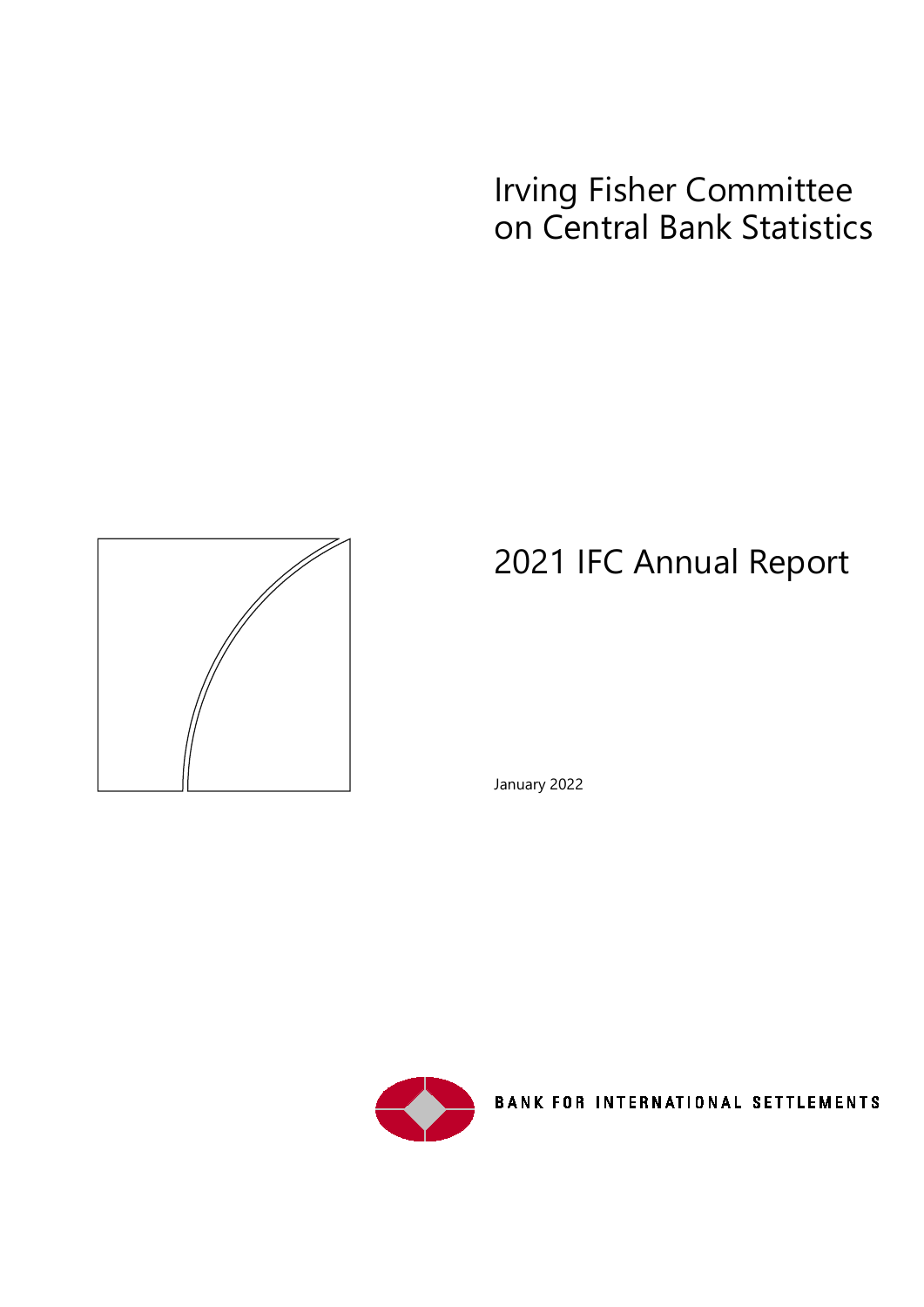The views expressed in this Annual Report do not necessarily reflect the views of individual IFC member institutions or the Bank for International Settlements.

This publication is available on the BIS website [\(www.bis.org\)](http://www.bis.org/).

*© Bank for International Settlements 2022. All rights reserved. Brief excerpts may be reproduced or translated provided the source is stated.*

ISSN 1991-7511 (online) ISBN 978-92-9259-536-4 (online)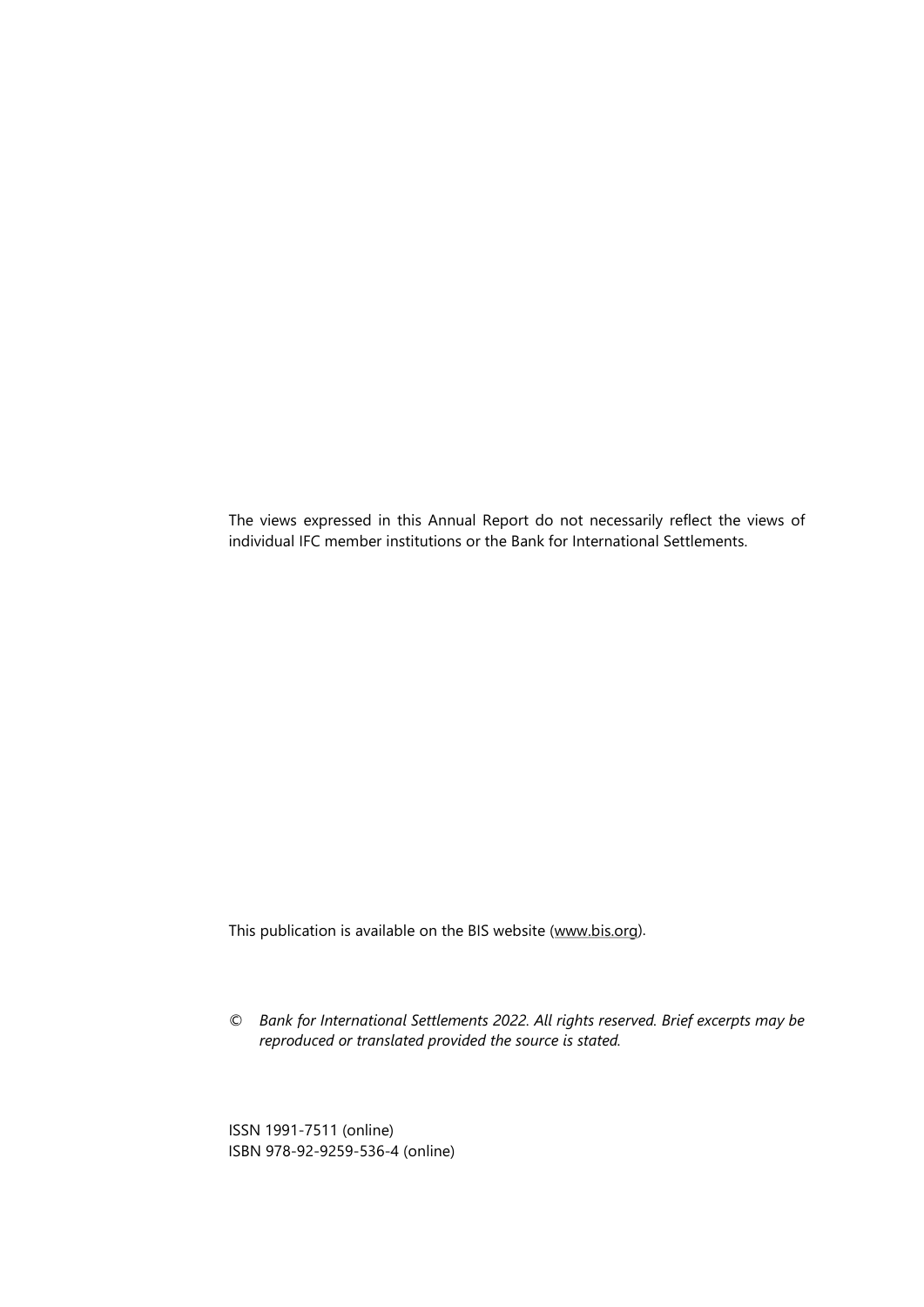## Contents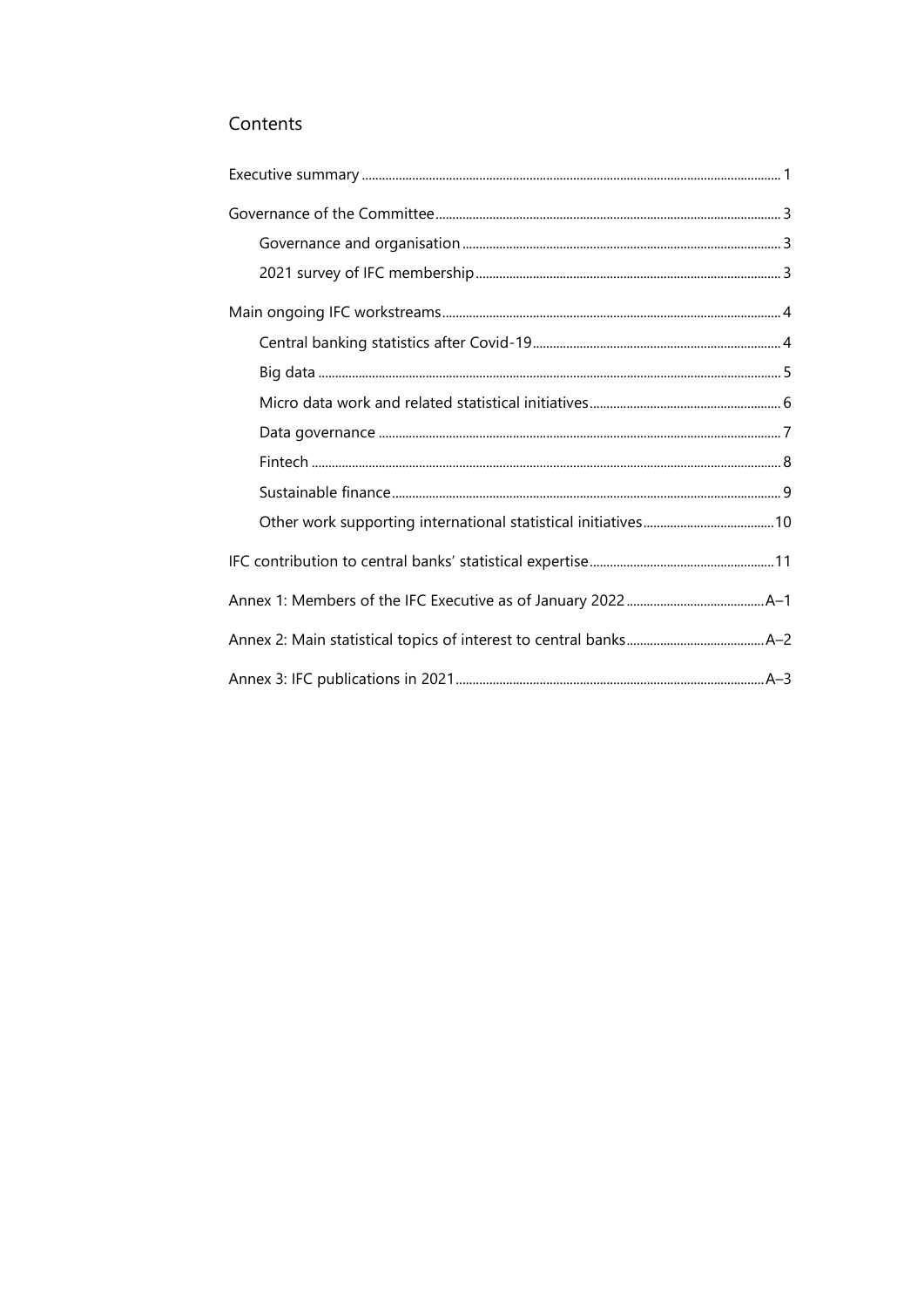## 2021 Annual Report of the Irving Fisher Committee on Central Bank Statistics

On 17 January 2022 the BIS All Governors' meeting approved the publication of the 2021 Annual Report of the Irving Fisher Committee on Central Bank Statistics (IFC). It provides a brief update on the IFC's governance, a review of its activities over the past year, and an outline of its future plans.

### <span id="page-3-0"></span>Executive summary

As a global network that discusses statistical issues of interest to central banks, the IFC now has 96 members and is an affiliated member of the International Statistical Institute (ISI). It is chaired by Rashad Cassim, Deputy Governor of the South African Reserve Bank (SARB).

The IFC's activities continued to be significantly affected by the impact of the pandemic during the period under review, making it more difficult for its members to network and exchange experience. Despite these challenges, the IFC has furthered its work in several key areas in 2021, thanks to the support of its member central banks, the ISI and a number of international organisations. These activities centred on:

- **Central banking statistics after Covid-19**: the Committee maintains a web page to present relevant work by its members and their experiences in dealing with the pandemic's impact on official statistics. It also participated actively in last year's 63rd ISI biennial World Statistics Congress (WSC), sponsoring several sessions on the post-Covid 19 outlook for central bank statistics.
- **Big data**: IFC members are increasingly working with big data, which has become a significant focus of interest even at senior policy level. A diverse range of sources is used to back central banks' mandates, despite challenges related to eg IT infrastructure, the use of private information and quality aspects. To further the work on these issues, the Committee has developed a series of workshops on data science in central banking.
- **Micro data**: the IFC has identified a number of recommendations to facilitate the integration of micro data in macroeconomic aggregates and/or the linkage between micro- and macro-level statistics. It also supports global statistical initiatives and standards that will help deal with granular information.
- **Data governance**: central bank statisticians are increasingly aware of the need for strong governance standards for collecting, managing, disseminating and using data. Yet it is equally vital to cover the entire production and use of national statistics, including alternative sources – eg by developing principles for engaging with external data providers or promoting the role of official statisticians as reference custodians of the quality of the data used by society.
- **Fintech:** the IFC has continued to work on fintech data issues, with two areas of focus: the global adoption of a revised classification of economic activities that takes better account of fintech firms; and the promotion of central banks' related work in the context of the 2021 ISI WSC and the G20 Data Gaps Initiative (DGI).
- **Sustainable finance**: the Committee co-organised with the Bank of France, the Deutsche Bundesbank and the Netherlands Bank two events on sustainable finance data issues last year. It also launched a survey on central banks' data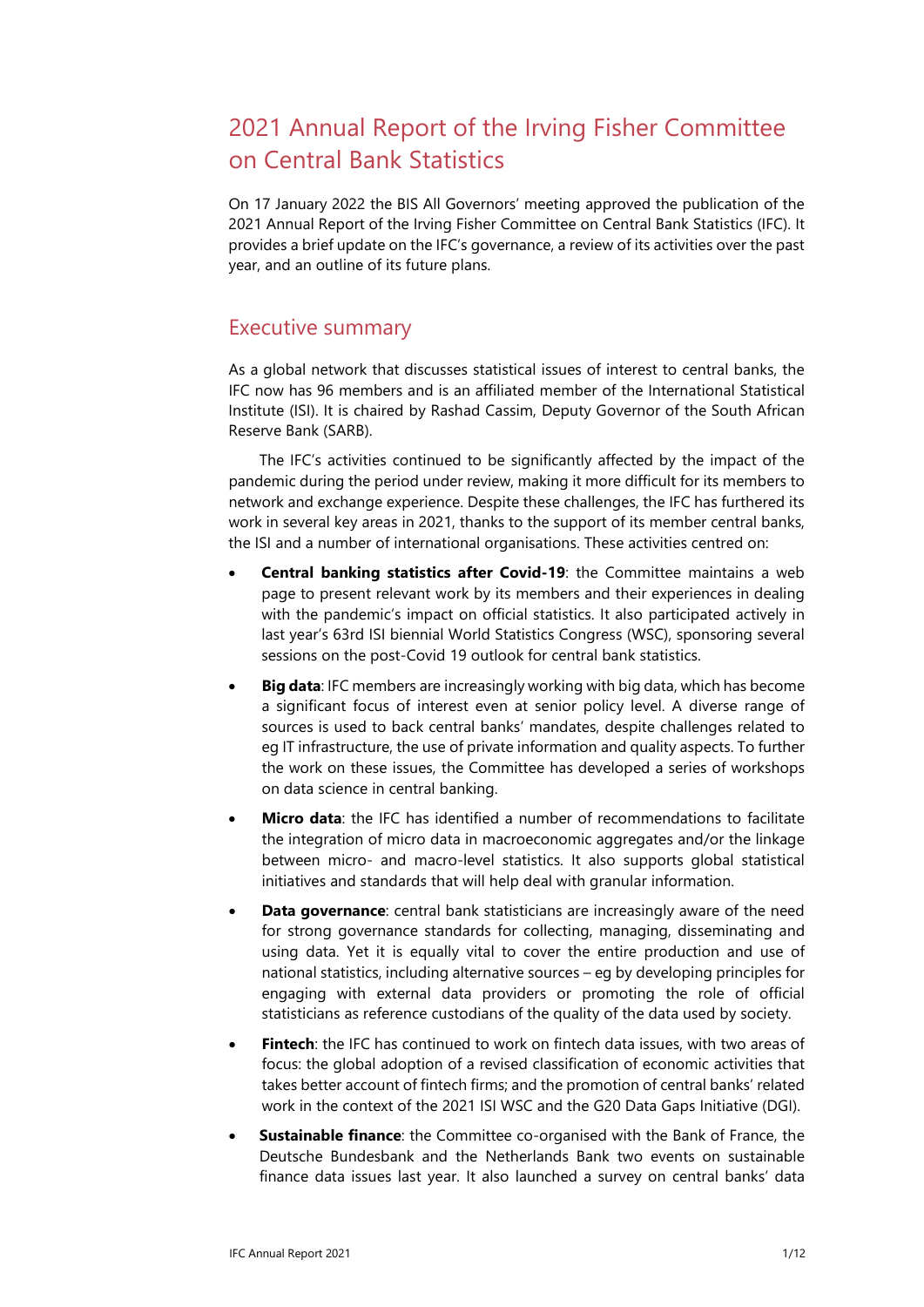needs/availability in the environmental, social and governance (ESG) areas. This work has helped to identify a number of key recommendations for guiding central banks' work on sustainable finance statistics.

The development of the above workstreams was accompanied last year by renewed efforts in two areas. The first relates to the **IFC's contribution to the reinforcement of central banks' statistical expertise**, with (i) the establishment of a global repository of best practices to address members' requests for technical guidance building on the experience of others; and (ii) the sponsoring, together with a number of central banks and international organisations, of an online course on macroeconomic financial accounts. The second area has represented the IFC's continued **support to global statistical initiatives**, specifically those related to the completion of the second phase of the DGI in 2021.

**In 2022**, the Committee will further its work in the various areas outlined above, and a number of events will be organised in this context, with the support of the central banks of Italy, Portugal and South Africa as well as the ECB. An important focus will be on the IFC contribution to a possible new DGI envisaged by the G20 to improve data availability and provision, especially in the areas related to environmental, fintech and data access/sharing issues. Lastly, the Committee will organise its Biennial Conference in August 2022. This will provide the statistical community with an important opportunity to analyse the post-pandemic landscape for official statistics and to shape the agenda and future priorities for central banks.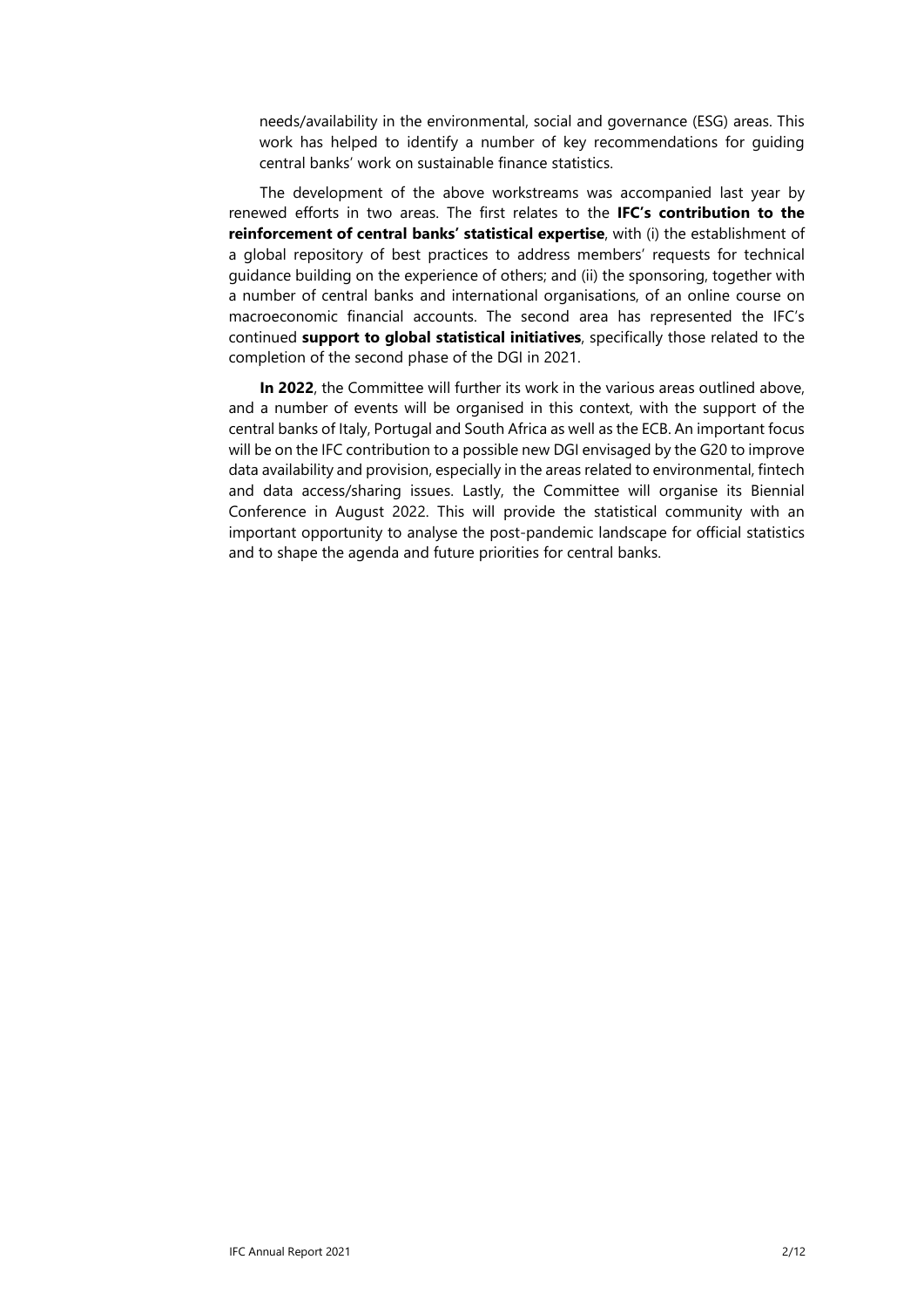### <span id="page-5-0"></span>Governance of the Committee

#### <span id="page-5-1"></span>Governance and organisation

The IFC is a global network of central bank statisticians, economists and policymakers who discuss statistical issues of interest to central banks and develop related methodological work. Its activities are overseen by the BIS's All Governors' Meeting.

The Committee's institutional members comprise central banks and international and regional organisations formally involved in central banking issues. The Central Bank of Bolivia, the Cayman Islands Monetary Authority, the Central Bank of Kuwait and the Bank of Namibia joined the IFC as new members in 2021. The Committee now has 96 members, including all BIS shareholder central banks.

The IFC is an affiliated member of the ISI under a memorandum of understanding with the BIS. In addition, a significant number of IFC central banks (about one third as of the end of 2021) have become ISI corporate members in recent years. The IFC continued its involvement in the activities of the ISI in 2021, especially on the occasion of its biennial WSC.

The Committee held its annual meeting virtually on 26 November 2021 to discuss its activities, examine future work and review the composition of its executive body (see Annex 1 for the composition of the IFC Executive as of January 2022).

#### <span id="page-5-2"></span>2021 survey of IFC membership

In addition to a specific section on big data (see below), the 2021 Committee membership survey gathered feedback from members on IFC activities, governance issues, and suggestions for future work.

As regards the **IFC work programme** (see Annex 2), the survey underlined that Committee members are primarily interested in:

- big data including data science but also big data sources as well as technology in statistics, IT infrastructure and cyber risks;
- international standards and official statistics, including aspects related to data governance and management;
- fintech and payment systems data;
- "traditional" statistical areas of interest to central banks, eg external sector statistics, debt securities and financial accounts, as well as more generally the data supporting the whole range of their monetary and financial stability policies;
- data communication/visualisation issues and the dissemination of official statistics; and
- sustainable finance statistics.

Interest appears less strong for the topics that have already been covered to a significant extent by the Committee in recent years, such as derivatives statistics, financial inclusion, composite indicators, and the impact of Covid-19.

The survey results have helped in the preparation of the Committee's future activities. They also show that central bank participation in IFC events remains strong and suggest that the Committee is fulfilling its mandate appropriately. In particular,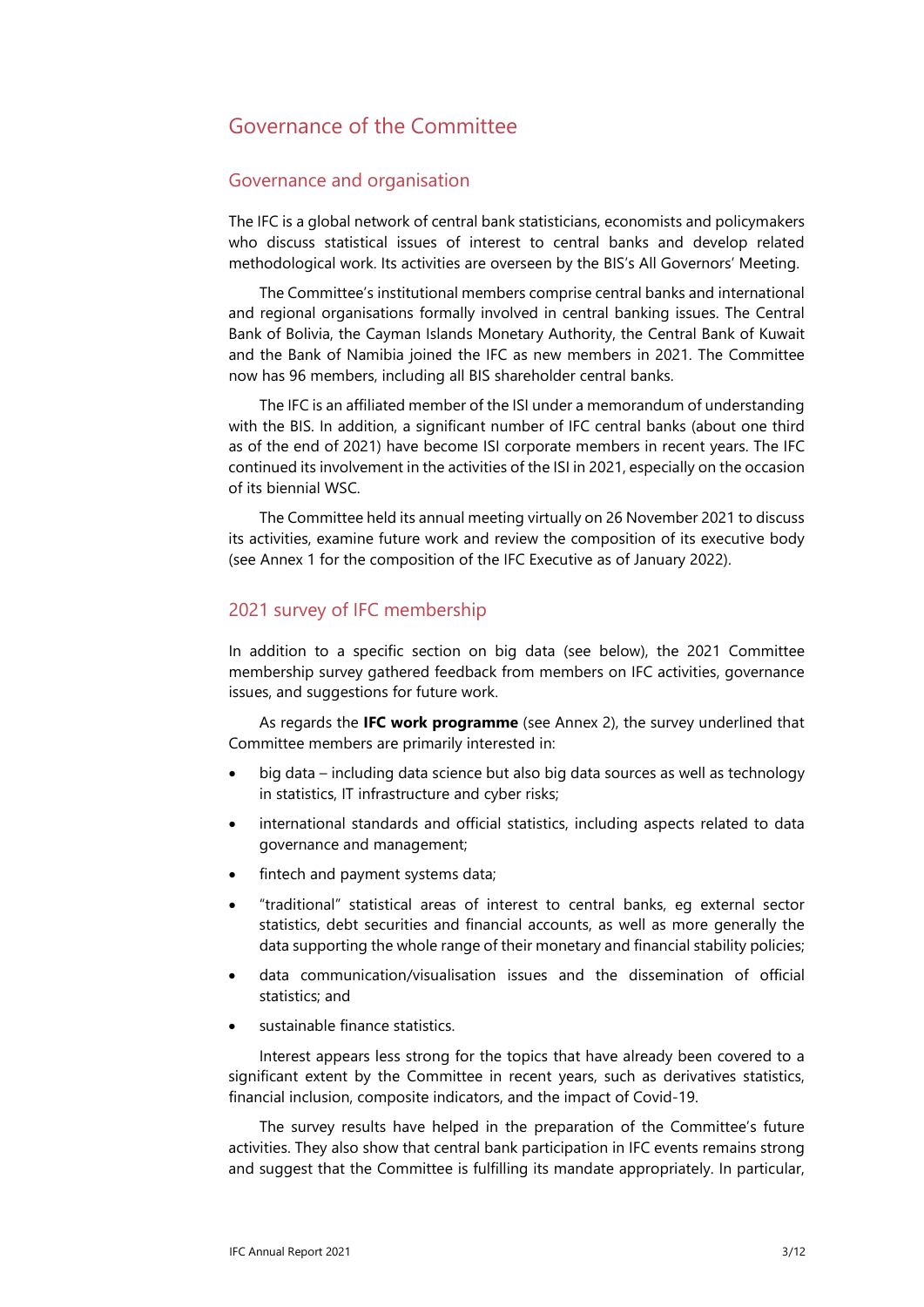between 60 and 90% of jurisdictions have been actively involved in all of the main initiatives of the IFC (eg meetings, publications, surveys, statistical resource web pages). Among them, there is a clear interest for continuing to organise IFC membership surveys – this represents the preferred mode of information-gathering for almost half of the respondents. Turning to the preferred mode of meetings, there is a strong preference for organising physical events once the pandemic is over, complemented by virtual opportunities for promoting the Committee's outreach.

### <span id="page-6-0"></span>Main ongoing IFC workstreams

IFC activities continued to be significantly affected by the impact of Covid-19 during the period under review, which made it difficult for its members to network and exchange experience – a key *raison d'être* for the Committee.

Despite these challenges, the IFC furthered its work in several key areas, leveraging the support of its member central banks, the ISI and a number of international organisations. These activities centred on the consequences of Covid-19 for central bank statistics; big data information and analytics; micro-level statistical work; data governance issues; fintech; sustainable finance; and other aspects supporting international statistical initiatives. The related publications are listed in Annex 3.

#### <span id="page-6-1"></span>Central banking statistics after Covid-19

The impact of Covid-19 continued to pose significant challenges for the IFC's activities last year. Nevertheless, the Committee continued to adapt to circumstances by focusing on relevant and topical statistical surveys and publications. A dedicated IFC web page for [Covid-19 statistical resources h](https://www.bis.org/ifc/covid19.htm)ighlights related official projects and documents the experience of central banks' statisticians in facing the consequences of the pandemic. Moreover, the IFC supported the joint initiative of the international organisations within the **CCSA**, the inter-agency Committee for the Coordination of Statistical Activities, to provide a regularly-updated snapshot of the latest information available (see ["How Covid-19 is changing the world: a statistical perspective \(Vol III\)](https://unstats.un.org/unsd/ccsa/documents/covid19-report-ccsa_vol3.pdf)").

Fortunately, a number of events could also be organised despite the pandemic, either on a virtual or in a mixed physical/virtual mode. One of the most important was the **63rd biennial WSC**, organised by the ISI in The Hague, Netherlands, on 11–15 July 2021 on a virtual basis with the support of the Netherlands Bank. As on previous occasions, this WSC represented a key opportunity for deepening the dialogue between central bank statisticians, their counterparts in national statistical offices (NSOs) and international organisations, the private sector, and academia. The IFC sponsored several sessions, which focused on new developments in central bank statistics, including the changing role of central banks as data producers, cooperation issues with NSOs, initiatives to assess the impact of innovation and the digital economy, and the measurement challenges associated with globalisation.

As documented in the **IFC Bulletin no 55** on *[New developments in central bank](https://www.bis.org/ifc/publ/ifcb55.htm)  [statistics around the world](https://www.bis.org/ifc/publ/ifcb55.htm)*, the central bank contributions presented at the ISI WSC highlighted **three main challenges for the post-pandemic statistical world**:

• Alternative data sources need to be actively considered as they can provide the high-frequency, more timely, flexible and granular statistics needed to follow macroeconomic developments. These new sources can cover many difficult-to-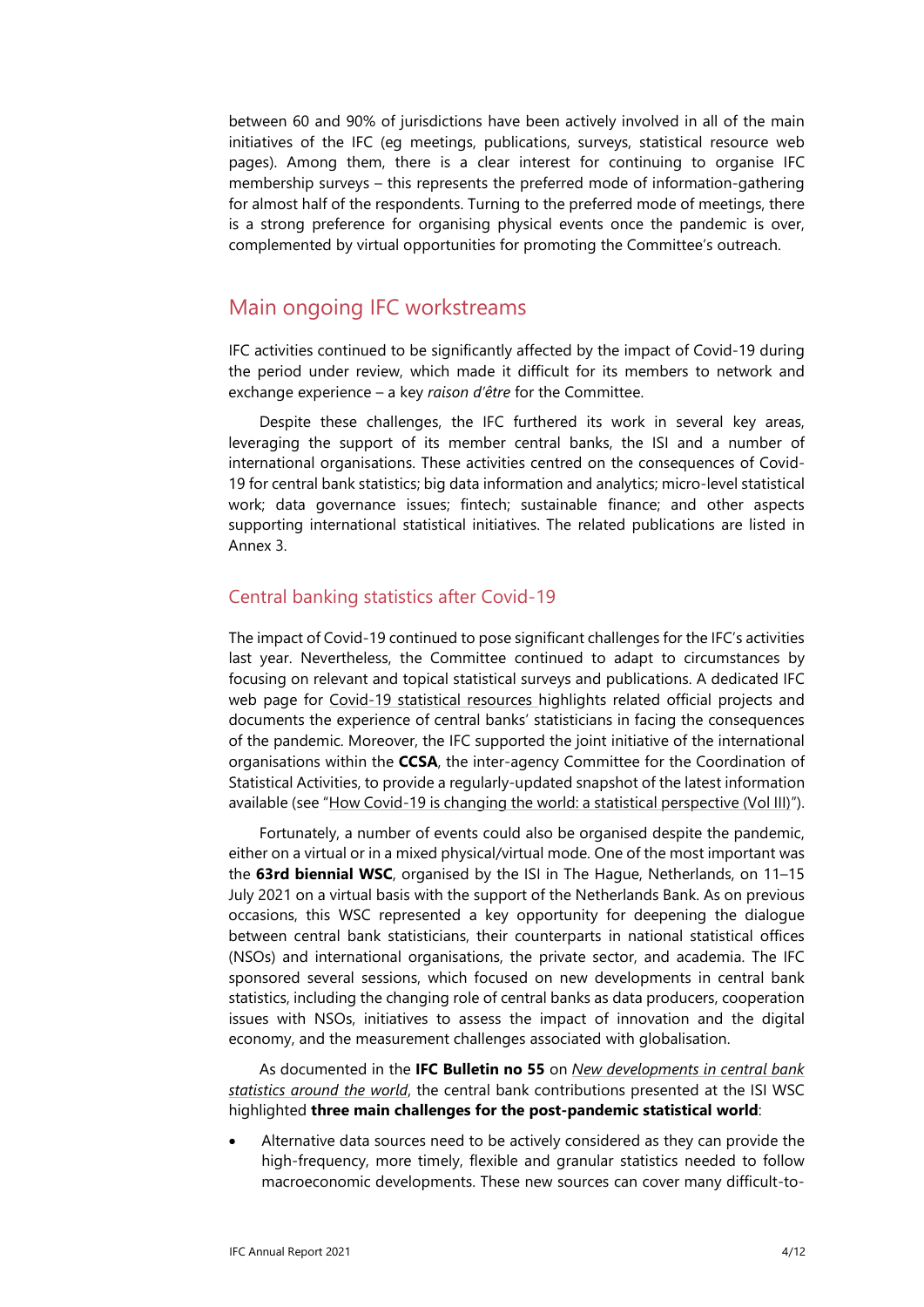capture aspects of the economic and financial sphere and are potentially available in real time, facilitating the conduct of policy in the face of unexpected shocks.

- Yet these new data sources can come with huge numbers, multiple formats and high noise-to-signal ratios, complicating their systematic use in statistical production. This calls for appropriate rules of engagement to be drawn up between public agencies and private data providers and for further improvements in statistical and analytical methodological work.
- Importantly, perceived information gaps may not necessarily reflect a lack of data, thus requiring new reporting exercises; rather, they emphasise the need to turn existing data into salient information – eg to get timelier/higher-frequency measures of common phenomena, to cover new and unexplored statistical domains.

#### <span id="page-7-0"></span>Big data

Big data sources and applications are developing fast, driven in particular by the "internet of things" and the ever-increasing ability to digitally process "traditional" information. This is also a consequence of the large databases built as a result of the complex digital processes taking place in society as well as of the ambitious data collection strategies undertaken after the Great Financial Crisis (GFC) of 2007–09. A key question is whether central banks will radically transform the way they operate in order to fully reap the benefits of the information revolution, or if they will only gradually adopt big data sources and applications due to the inherent characteristics of their mandates and processes.

To provide light on these issues, the Committee published *[Use of big data sources](https://www.bis.org/ifc/publ/ifc_report_13.pdf)  [and applications at central banks](https://www.bis.org/ifc/publ/ifc_report_13.pdf)* **(Report no 13), which underlined the following points**:

- Central banks are increasingly working with big data, which has become a significant topic of interest even at senior policy level. The focus covers two main types of information: "non-traditional" data, often characterised by high volume, velocity and variety; and large, well structured data sets that are an "organic" byproduct of commercial, financial and administrative activities.
- The range of sources exploited by central banks is diverse. A key one is the internet itself, via for instance applications that "scrape" online portals for information in a numerical/textual format. Another source is text from printed materials processed using digital techniques. Central banks are also increasingly using financial big data sets collected in more traditional ways, such as loan-byloan and security-by-security databases.
- Big data is used to improve the evidence base supporting the implementation of central banks' monetary policy and financial stability mandates. Newly available databases and techniques are increasingly exploited in support of economic analysis and nowcasting/forecasting exercises, as well as to construct real-time market signals and develop sentiment indicators. Big data is also used for micro-level supervision and regulation (suptech and regtech) as well as for consumer protection, fraud detection and anti-money laundering.
- Many central banks are developing big data platforms to facilitate the storage and processing of very large and complex data sets. But progress has varied,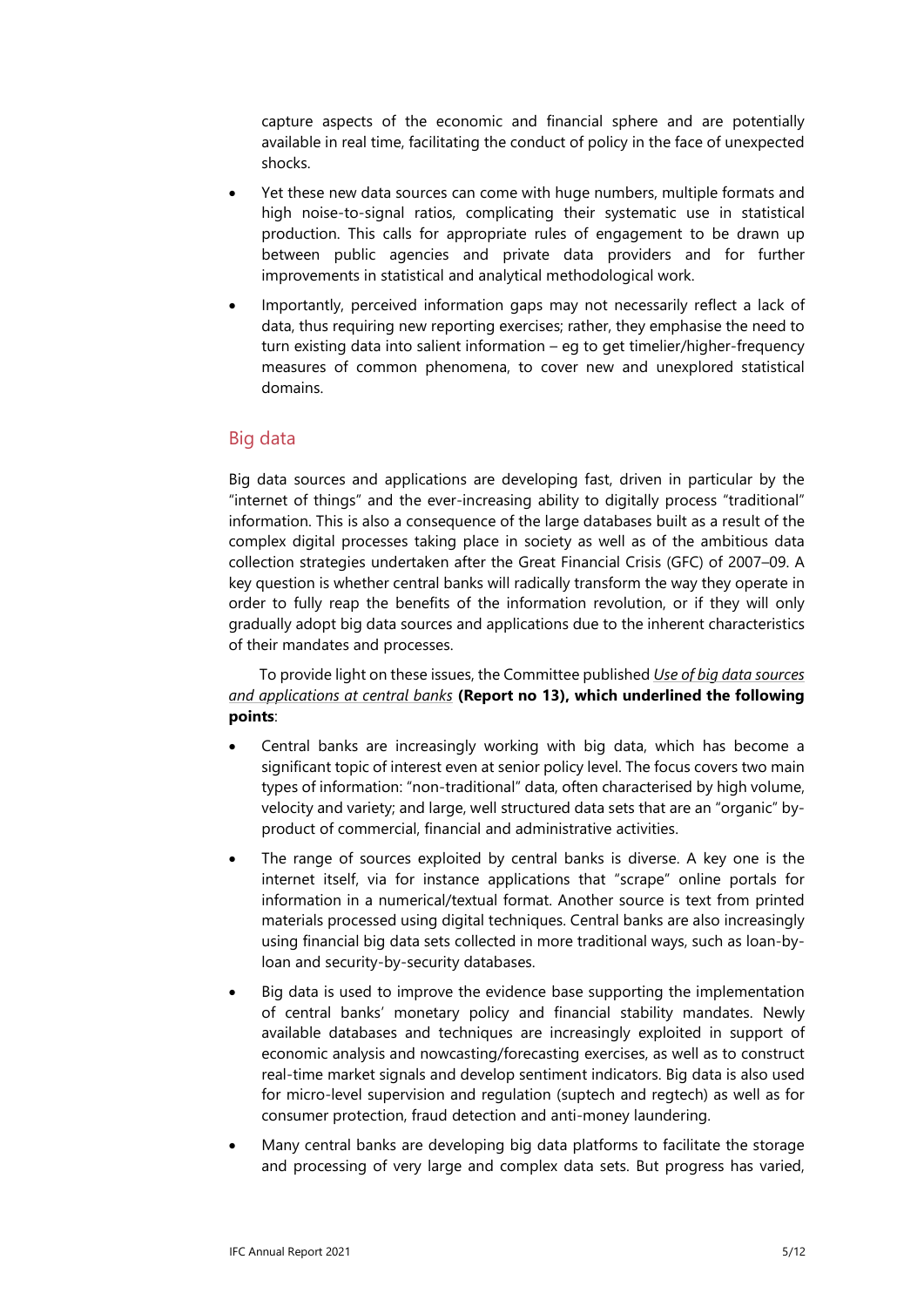reflecting the cost of such investments, the need to trade off various factors, and difficulties in hiring and training staff (eg data scientists).

• Significant challenges are related to the use of private information, including the related legal and ethical concerns this entails, and the "fairness" and accuracy of algorithms set up on preclassified and/or unrepresentative data sets. Quality issues are also significant, since much of the new data collected need to follow appropriate quality standards before proper statistical analysis can be conducted. Moreover, predictions based on big data need to be accurate, "interpretable" and representative if they are to effectively guide policy.

A last important point relates to the benefits of cooperation between central banks. Showcasing successful projects and sharing experience can help to develop in-house big data knowledge and reduce the reliance on external services providers. To this end, the IFC has initiated **recurrent workshops on "Data science in central banking"** with a broad audience of practitioners and technicians to review the ongoing adoption of data analytics and business intelligence techniques and developments in the big data ecosystem. The first event, hosted by the Bank of Italy in October 2021 with the support of the ECB and the SARB, focused on the contribution of machine learning (ML) applications to a wide range of use cases in central banks – eg macroeconomic modelling, inflation analysis, support of monetary and financial stability policies, as well as specific statistical work (eg detection of data anomalies). The BIS will host another workshop in February 2022, with a focus on data science applications/tools.

#### <span id="page-8-0"></span>Micro data work and related statistical initiatives

There has been an expansion of micro (granular) data sets collected by central banks since the GFC. The integration of this information has many potential benefits, and official statistical frameworks need to be broadened to facilitate the compilation of macroeconomic accounts and/or the linkage between micro- and macro-level statistics. In addition, the "micro data revolution" could effectively support central bank policies, with a greater ability to "zoom in" on particular areas of interest and to assess the distribution of economic aggregates. Furthermore, and as observed during Covid-19, micro data sources can usefully complement "traditional" official statistics.

Against this backdrop, in 2021 the Committee published its **IFC Bulletin no 53**  on *Micro data for the macro world*, **which recommended that central banks should**:

- Build effective micro data collection frameworks based on a comprehensive data strategy helping to contain reporting burden. This calls for more granular sources of information to be accessed and applied, with a concomitant need to overcome the challenges of their size and complexity.
- Promote the exchange of experience, eg as regards access to micro data sets and external research projects, the development of diversified staff skills, and the combination of different types of data set. Another focus area is to develop adequate analytical tools, eg to enhance data quality assurance processes, extract summary indicators, and develop ML/text mining/network analysis.
- Bridge the gap between micro- and macro-level statistical exercises, which can be instrumental in enhancing our understanding of how the financial system functions and interacts with the economy.
- Make greater use of granular information from private sources that are not part of the official statistical offering, recognising the communication and potential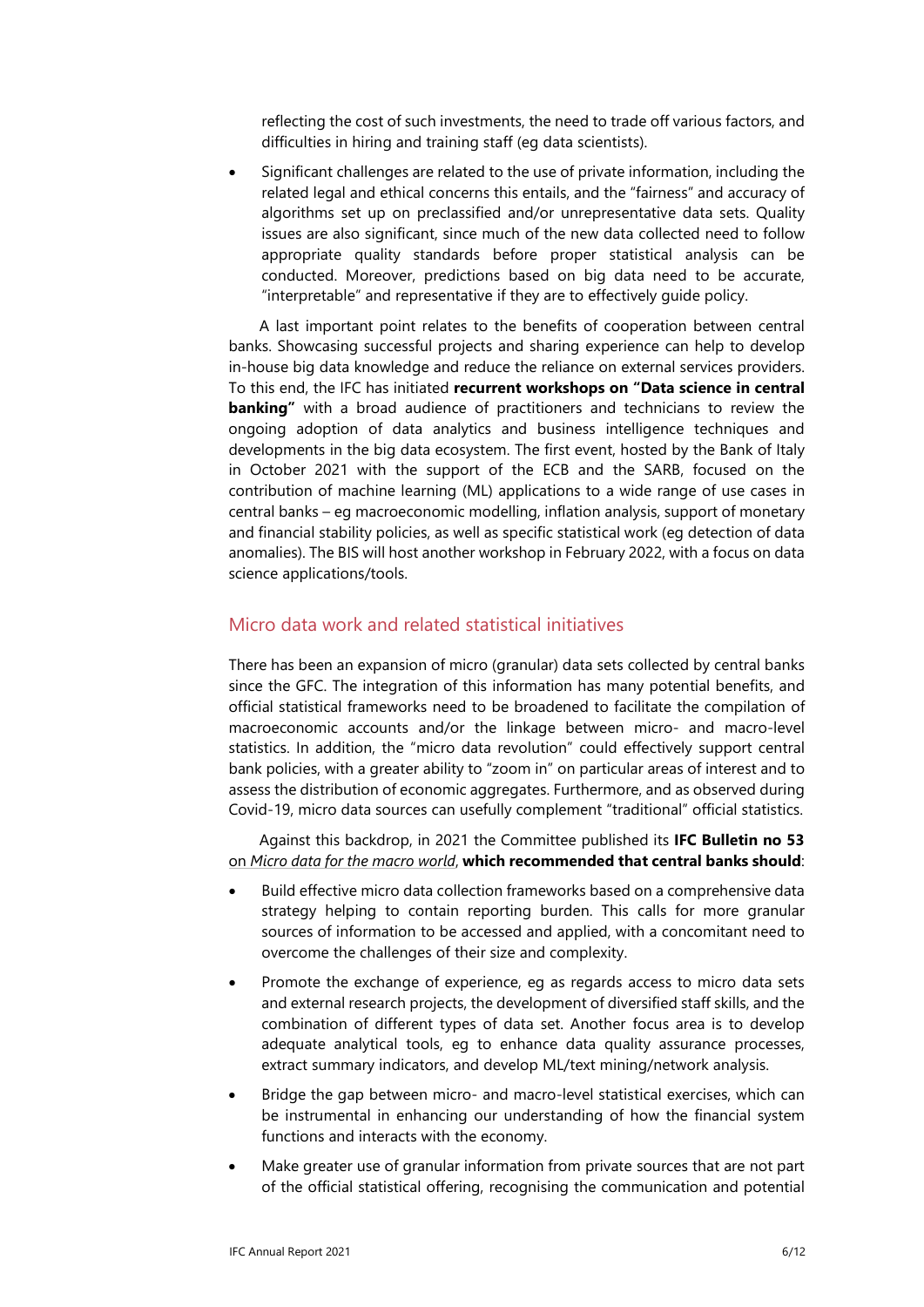legal difficulties for central banks when (confidential) granular analytical insights are used as the foundation for their decisions.

To further work on these issues, the **Committee is also supporting a number of relevant global statistical initiatives**. One relates to **SDMX,** the [Statistical Data](https://sdmx.org/)  [and Metadata eXchange](https://sdmx.org/) standard sponsored by the members of the Inter-Agency Group on Economic and Financial Statistics (IAG), which comprises the BIS, the ECB, Eurostat, the IMF (Chair), the OECD, the United Nations (UN) and the World Bank. This ISO standard is now widely used by international organisations, NSOs, and other data-producing agencies to streamline the transmission of data and strengthen their dissemination through the design of appropriate Data Structure Definitions (DSDs). A key event last year was the organisation of the eighth SDMX Global Conference, with the public release of a new version of the standard (SDMX 3.0) developed by the sponsors, which facilitates the handling of large micro-data sets and new, "alternative" types of data. In future, the focus will be on the development of opensource/public good software for implementing this new standard.

A second key initiative addressing micro-data issues is the group of 13 central banks involved (as members or observers), together with a number of NSOs and international organisations, in **INEXDA,** the [International Network for Exchanging](https://www.inexda.org/)  [Experience on Statistical Handling of Granular Data.](https://www.inexda.org/) The IFC has been supportive of its work, which comprises the development of a metadata schema to describe granular data sets from different countries, the review of best practices for granting access to open software solutions and data (eg record linkage, micro-data access through virtual/physical research centre), and the identification of common features across jurisdictions with a view to the potential harmonisation of data access procedures (through eg virtual portals, physical research data centres). The BIS also promotes the activities of INEXDA by organising sessions in IFC events and providing eBIS as a platform for internal communication.

#### <span id="page-9-0"></span>Data governance

Public organisations composing national statistical systems (NSS), especially central banks' statistical departments, are increasingly aware of the need to follow strong data governance standards. One example of this interest was the invitation to the IFC to provide a central bank perspective on data quality at the eighth Meeting of the Steering Committee of the Arab Statistics Initiative ("**Arabstat**") in November 2021.

In addition, the Committee published last year a [Bulletin](https://www.bis.org/ifc/publ/ifcb54.htm) **(no 54)** dedicated to *[Issues in data governance](https://www.bis.org/ifc/publ/ifcb54.htm)*, **which made the following points**:

- An all-encompassing approach to governance is needed when collecting, managing, disseminating and using official statistics. Governance frameworks should be holistic, ie cover entire organisations including the related principles, policies/procedures, structures, roles and responsibilities, and be an integral part of their strategic plans.
- As regards data *collection*, it is important to ensure that traditional surveys and censuses can be usefully complemented with alternative data – with potentially important opportunities for less developed statistical systems.
- Turning to the *management* of the evolving data ecosystem, a key challenge is how to deal with "organic" information sources, whether private commercial data sets or public registers that were not initially set up for a statistical purpose, and which may not pass the test of time. Sticking to long-established and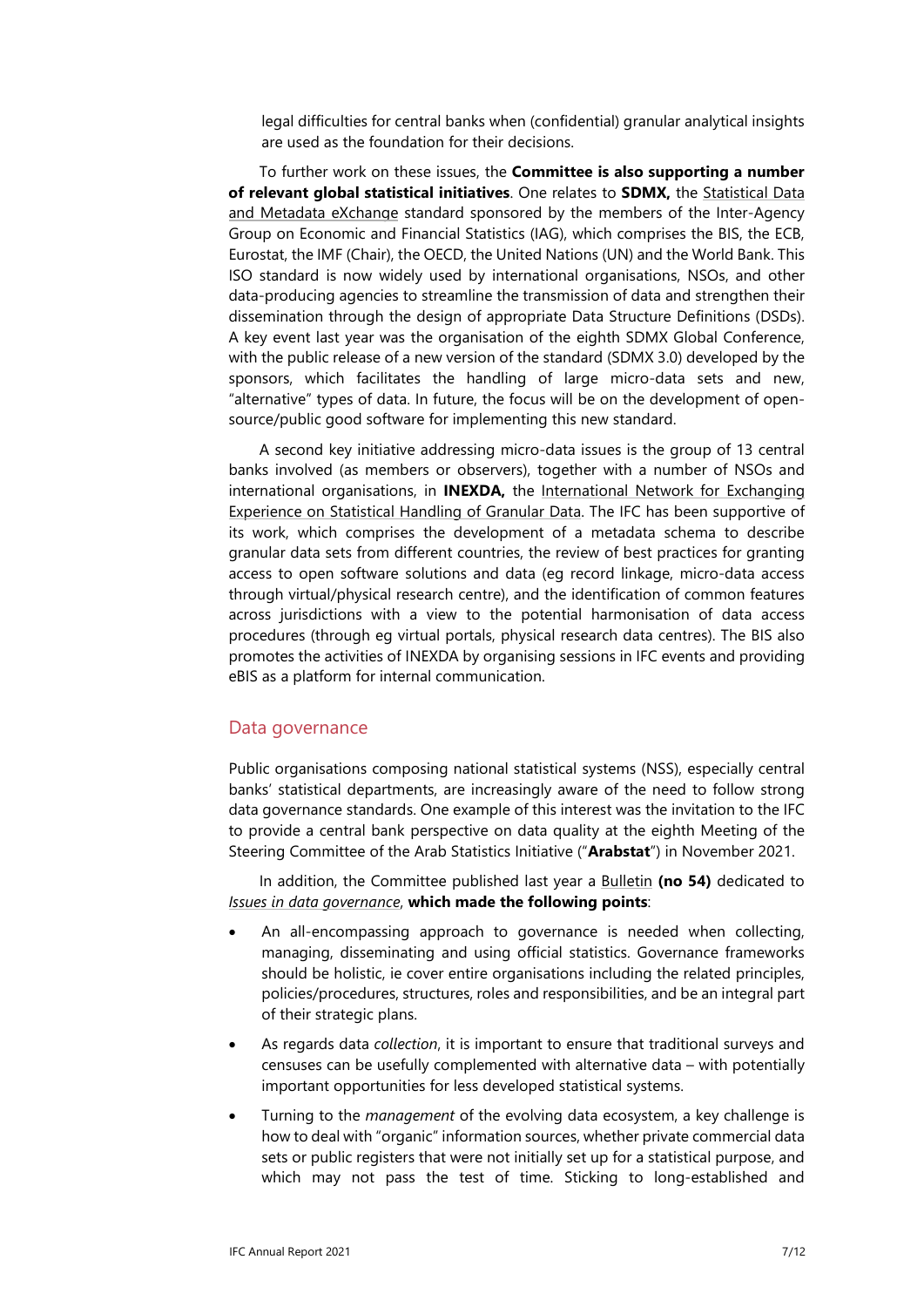internationally agreed practices and standards, preserving sufficient "traditional" statistical capacity in central banks and favouring a complementary use of both traditional and alternative data sources can help to address this issue.

- Turning to data *dissemination*, digitalisation techniques allow for easier, almost cost-free access to information for the public. However, the increasing complexity of economic and financial activities in a data-rich world puts a premium on statistical education and financial literacy. In addition, official statistics are essential to provide trusted reference and objective information and in turn support economic development and well-being.
- Well-defined data governance frameworks can be instrumental in supporting central bank statisticians in their work of collecting and analysing data of the highest quality possible – a key prerequisite for supporting the *use* of data when designing, calibrating, assessing and modifying policy actions.

A first consequence of the above is the need to complement any institutionallevel approach to data governance by a broader focus covering the entire production and use of national statistics, including alternative sources. This calls in particular for ensuring that private data providers follow adequate codes of principles, clarifying the various responsibilities in the national governance scheme, and establishing proper international guidelines and cooperation mechanisms. Second, while official statistical institutions may be facing a relative decline in their traditional function of "data collectors", they could play a greater role as reference custodians for the quality of data used by society. Establishing sound data governance frameworks would effectively support such a new "data curator approach".

Looking forward, the Committee will continue to work on governance-related issues, in particular on the associated operational features (eg IT organisation, analytical needs and methodological topics) and data dissemination aspects – with a dedicated meeting envisaged with Banco de Portugal on central banks' statistical communication strategies in September 2022.

#### <span id="page-10-0"></span>Fintech

Extensive IFC work in recent years has documented how fintech, or technological innovation used to support or provide financial services, is developing rapidly, transforming the financial landscape and creating a number of challenges for central bank statisticians. Committee members continued to **work on fintech data issues in 2021, with two areas of focus**:

- The first was the promotion of the global adoption of a revised classification of economic activities that takes better account of fintech firms. The guiding principle is that financial service providers should be classified according to their main economic activities, independently of the technological intensity embedded in the provision of their services. This issue is of particular importance in the context of the ongoing revisions of internationally agreed statistical standards, especially for the UN-level ISIC (International Standard Industrial Classification of All Economic Activities) classification and the System of National Accounts (SNA) and Balance of Payments (BoP) manuals.
- A second focus was advocacy on the central banks' work on fintech data topics. To this end, a specific session was organised in the context of the 2021 ISI WSC that, among other items, reviewed the challenges posed by the identification of the Other Financial Institutions (OFIs) sector in statistical frameworks, based on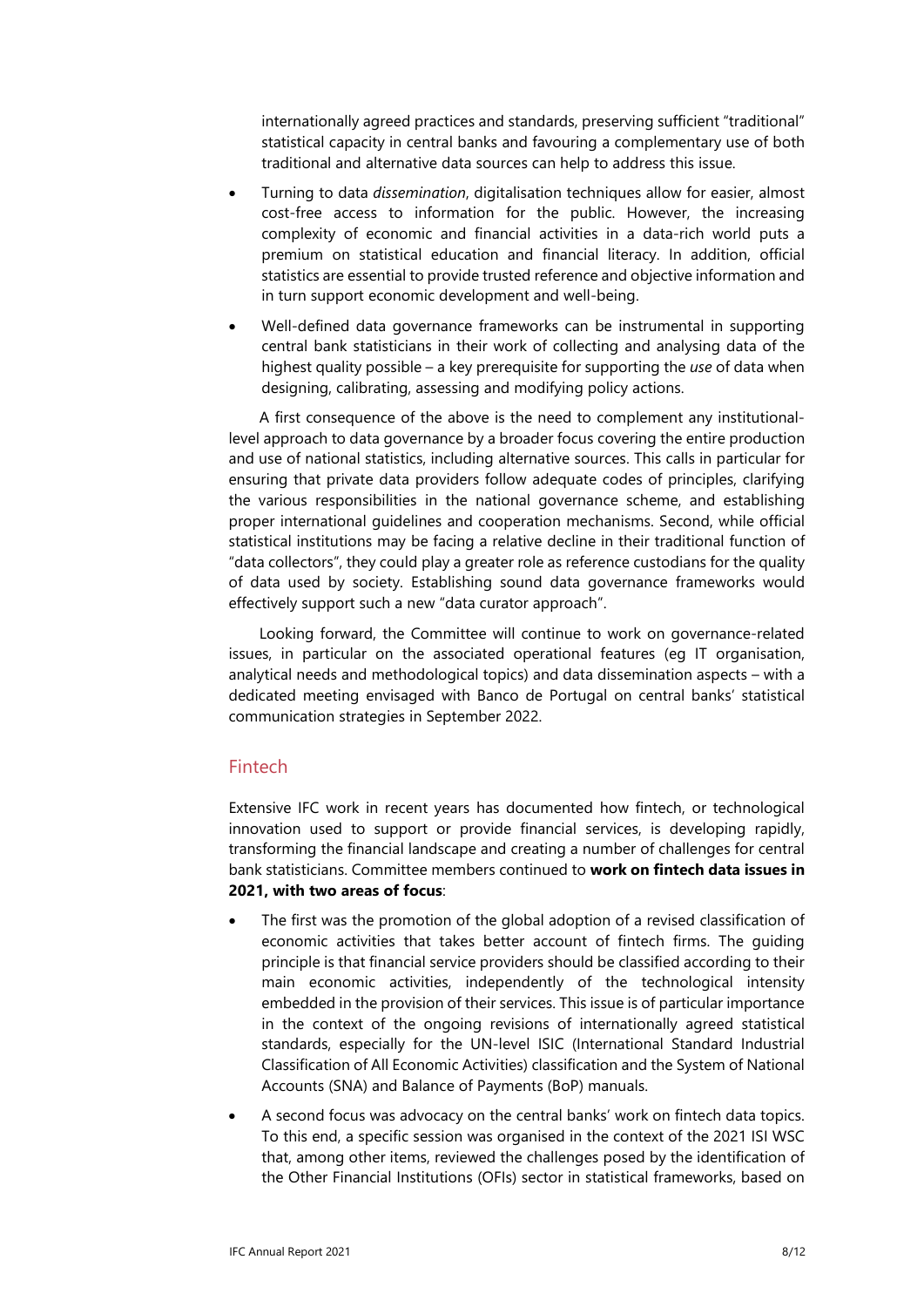the experience of the Netherlands Bank; took stock of initiatives in using artificial intelligence (AI) techniques for finding and monitoring fintech firms, based on developments at the Bank of France and the Deutsche Bundesbank; and analysed the impact of digital currencies, either as a central bank digital currency (CBDC) or a financial cryptoasset (stablecoin), in the network of financial accounts, based on research initiated at the European Banking Authority.

Looking ahead, an important area for future IFC work will be to provide input, drawing on central banks' experience, into the related recommendations developed in the context of the new DGI envisaged by the G20, under which fintech and financial inclusion has been identified as one of the four main statistical and data priorities (see below). In particular, IFC members' experience could be leveraged to cover topics such as the monitoring of fintech activities, the analysis of the development of CBDCs and different types of cryptoassets, and the assessment of financial inclusion and access through new digital instruments and services.

#### <span id="page-11-0"></span>Sustainable finance

Central banks are paying more and more attention to sustainable finance, defined as the integration of a wide range of environmental, social and governance (ESG) aspects when making investment decisions. This interest reflects widespread concern about the impact of climate change, inequality and various factors that can undermine economic resilience. Likewise, it is also a recognition of the special role that the financial sector can play in sustainable development, both directly through its own actions and indirectly through its financing of external activities.

To shed light on these issues, the **IFC sponsored two related events in 2021**. The first, co-organised with the Netherlands Bank, was the Satellite Seminar on "Sustainable finance: data availability and policy needs" held on the occasion of the 63rd ISI WSC. The second, organised jointly with the Bank of France and the Deutsche Bundesbank, was the International Conference on "Statistics for Sustainable Finance" held in Paris on 14–15 September 2021. The aim was to take stock of the related data needs of public financial authorities, analyse international statistics available in the area of sustainable finance from both a supply and a demand side perspective, identify data gaps and develop ideas on the way forward.

In addition, the Committee also conducted **a membership survey on sustainable finance statistics**. This project, organised in close coordination with other international statistical initiatives including the Network of Central Banks and Supervisors for Greening the Financial System (NGFS), led to the establishment of a list of the key ESG metrics considered of particular relevance by central banks when pursuing their policy objectives. The exercise was complemented by a stocktake of core documentation references identified by central banks. It also led to the publication of the **IFC Report (no 14)** on "*[Sustainable finance data for central banks](https://www.bis.org/ifc/publ/ifc_report_14.htm)*", which underlined the following points:

- Statistics on sustainable finance are in growing demand from central banks to support their policies, especially micro- and macroprudential supervision, asset and reserve management activities, the conduct of monetary policy and financial inclusion measures, as well as specific in-house risk assessment and statistical exercises in the context of these policies.
- Central banks are making significant contributions to setting up statistical frameworks for sustainable finance; for instance, they have been instrumental in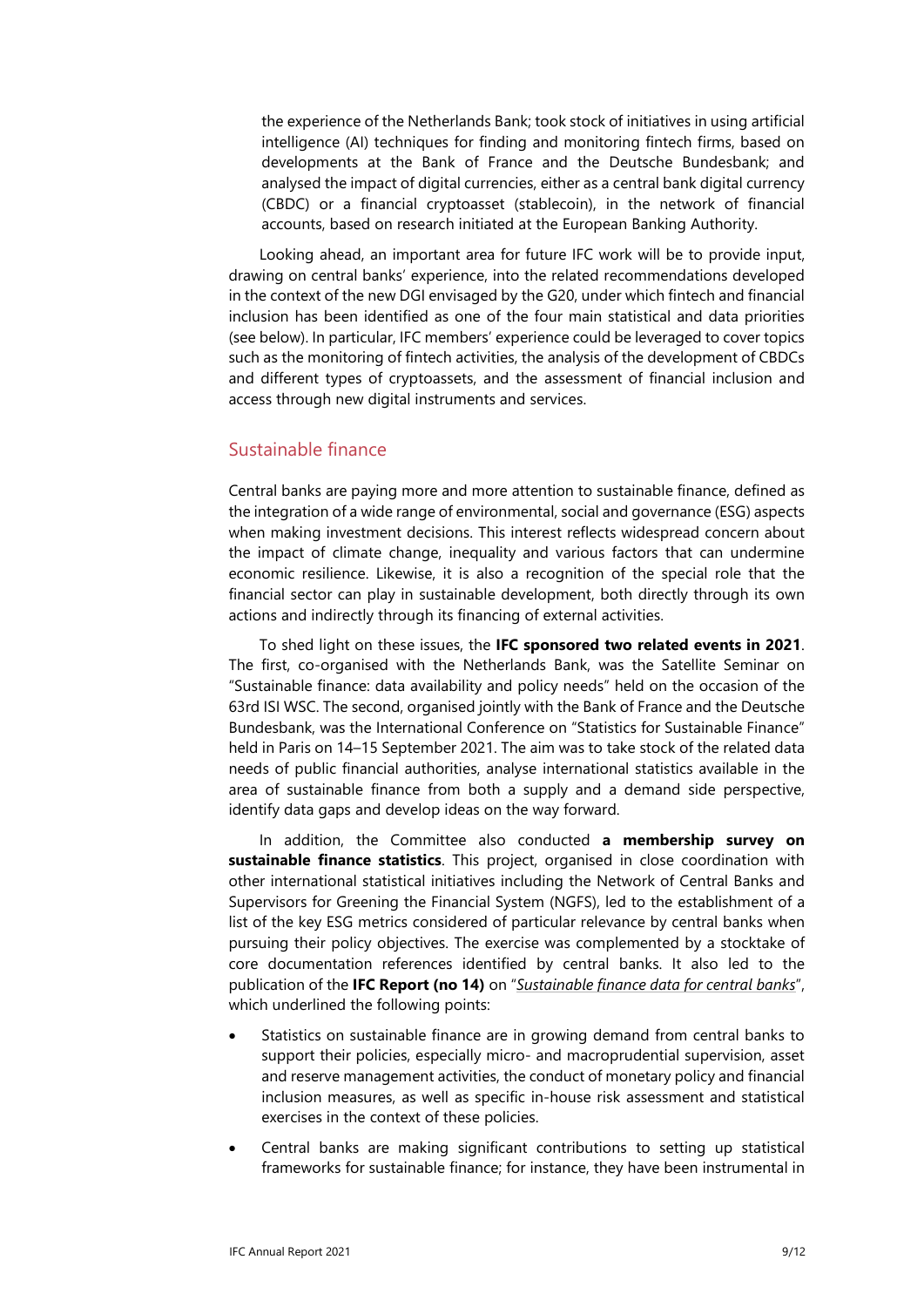facilitating the development of green taxonomies. They are also closely associated with other key stakeholders involved in climate-related data work.

There is an abundance of data to be considered, not least with the growing role played by the large number of ESG data providers located outside the traditional perimeter of official statistics. Of key importance are the indicators needed for progress assessment, to be complemented by forward-looking data to track commitments. Unlike for environmental indicators, the use of social and governance indicators remains fairly limited, although central banks are gradually showing more interest in these areas too.

The various IFC initiatives described above have led to **three main recommendations** for guiding central banks' work on sustainable finance statistics:

- (i) To intensify the identification of data needs to pursue relevant policies, by leveraging on the international initiatives to develop conceptual frameworks; establishing strong in-house research/analytical capabilities in central banks; and enhancing the underlying statistical infrastructure to support related data collections.
- (ii) To cooperate with traditional and new stakeholders, including providers of alternative data sources, to close data gaps, with specific attention on enhancing micro-level statistics through the use of granular identifiers and data standards.
- (iii) To lead by example to enhance the use of sustainable finance data for policy purposes, ideally by covering the large spectrum of central banks' policy tasks, as well as for general public dissemination.

#### <span id="page-12-0"></span>Other work supporting international statistical initiatives

Important aspects of the Committee's work are taking place in the context of **ongoing international initiatives to close data gaps, especially through the BIS's involvement in the IAG** – which, with the support of the Secretariat of the Financial Stability Board (FSB), was tasked to monitor progress in implementing action plans related to the first and second phases of the DGI initiated after the GFC and is now working on a possible new initiative for statistical cooperation as of 2022.

One key area of focus for the IFC is how to best address central banks' policy needs, specifically in the monetary and financial sectors. The goal is to further enhance statistical systems preparedness, especially in the face of unexpected events such as Covid-19, and their role as providers of timely and reliable information to policymakers and the public in general. This, however, requires careful and effective prioritisation of the related implications for official statistics, so that they are tailored to actual policy needs. It also puts a premium on building upon the infrastructure already put in place by the DGI initiative, so as to take advantage of its three key success factors: structured collaboration between international organisations and NSS; the close connection with current official priorities, with effective reporting to policymakers; and an effective peer pressure mechanism for spurring the active involvement of G20 national authorities as well as other interested jurisdictions.

More precisely, **the IFC can contribute to the international statistical cooperation framework in two important ways**. The first is by facilitating the efforts undertaken since the GFC to enhance existing core official statistics information, especially as regards timeliness, frequency and international comparability. The focus would be on those recommendations that have not been completely implemented, by supporting the lead international organisations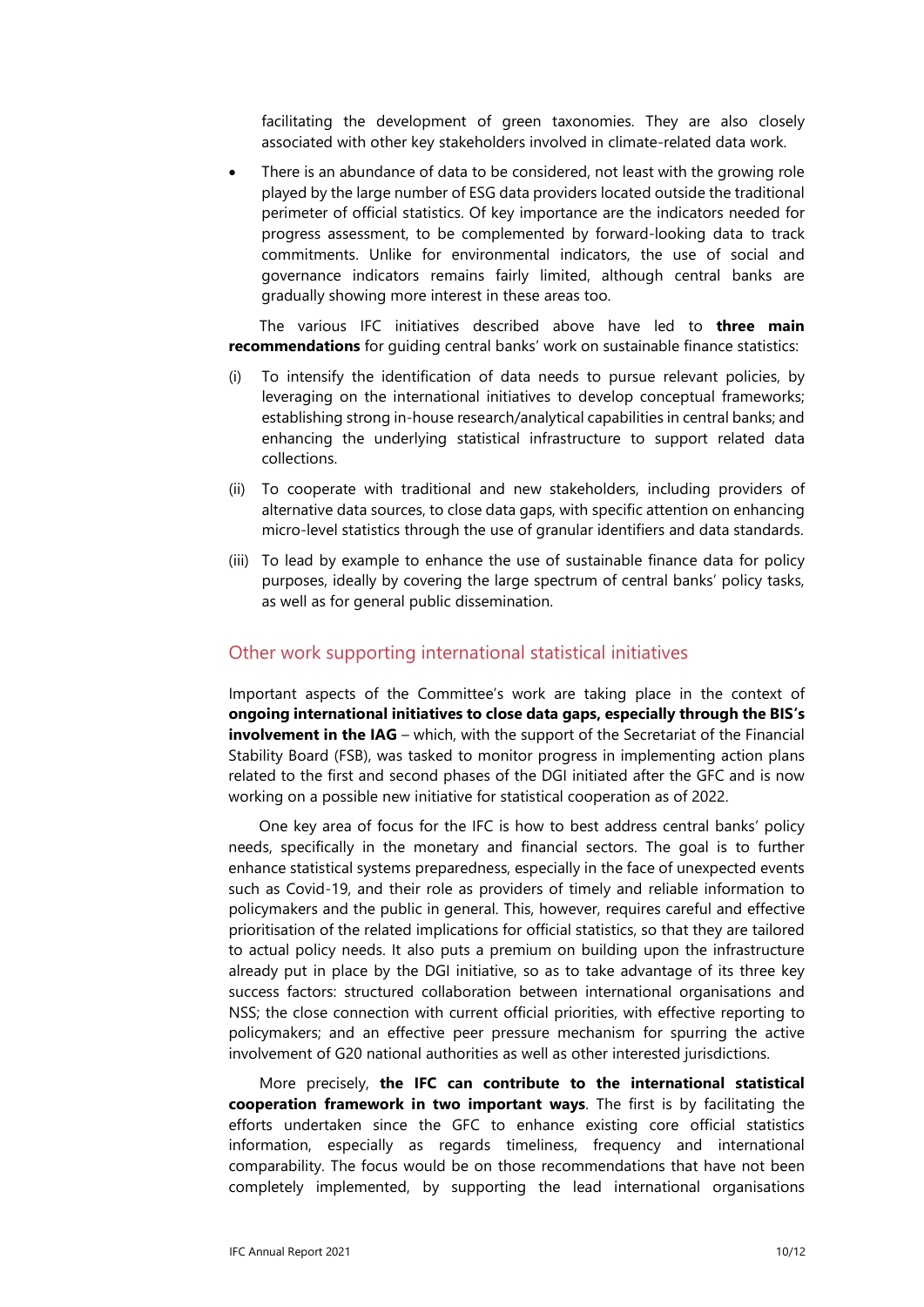(especially the BIS) in the context of their related work programmes and monitoring exercises, as documented on the [DGI webpage](https://www.imf.org/en/News/Seminars/Conferences/g20-data-gaps-initiative) updated by the IMF with the support of IAG members. Of particular interest to the central banking statistical community in this context is the potential follow-up work on sectoral/financial accounts, property prices, banking and debt securities statistics, cross-border exposures, securities financing transactions and derivatives, as well as on the more general aspects related to the global statistical infrastructure (eg registers, identifiers and statistical standards).

A second way is to actively support the possible new DGI envisaged by the G20 to improve data availability and provision, including on environmental issues, harnessing the wealth of data produced by digitalisation so as to better inform policy decisions. Needless to say, the contribution of IFC member central banks would be instrumental in supporting the identified four main statistical and data priorities to be covered in this context, namely (i) climate change; (ii) household distributional information; (iii) fintech and financial inclusion data; and (iv) access to private sources of data and administrative data. A key objective would be to take stock of central banks' expertise in these areas, for instance through the organisation of specific membership surveys and thematic workshops, for the benefit of the global statistical community.

### <span id="page-13-0"></span>IFC contribution to central banks' statistical expertise

The development of in-house central banks' statistical expertise is high on the agenda of the IFC, reflecting the important role played by its members in the production of official statistics. To this end, the Committee set up last year an **eBIS-restricted network on statistical methodological issues**. The aim is to address its members' requests for guidance, by applying the experience of central banks in pursuing statistical production work in specific domains.

The topics addressed in this context cover a wide range of areas, including:

- the development of security-by-security databases;
- legislation enabling central banks to collect source data;
- the identification and measurement of financial auxiliaries;
- enterprise survey best-practice methodology;
- data-sharing practices;
- the treatment of captive financial institutions and money lenders;
- money supply calculations;
- the implementation of a data strategy; and
- the identification and treatment of outliers in survey-based data sets.

Another initiative relates to financial accounts, an essential element of the SNA, which central banks are responsible for compiling in many countries. In view of the strong demand from central bank staff for learning opportunities in this area, the Committee has been supporting the development by the OECD/Sapienza University of Rome of an **online course on macroeconomic financial accounts** with the USbased massive open online course (MOOC) provider, Coursera. The project draws on the OECD's ["Understanding financial accounts"](https://www.oecd-ilibrary.org/economics/understanding-financial-accounts_9789264281288-en) manual, to which several IFC members have contributed. The BIS/IFC, the ECB and the Bank of Italy are acting both as funding sponsors of the project and as members of its scientific committee. The three-part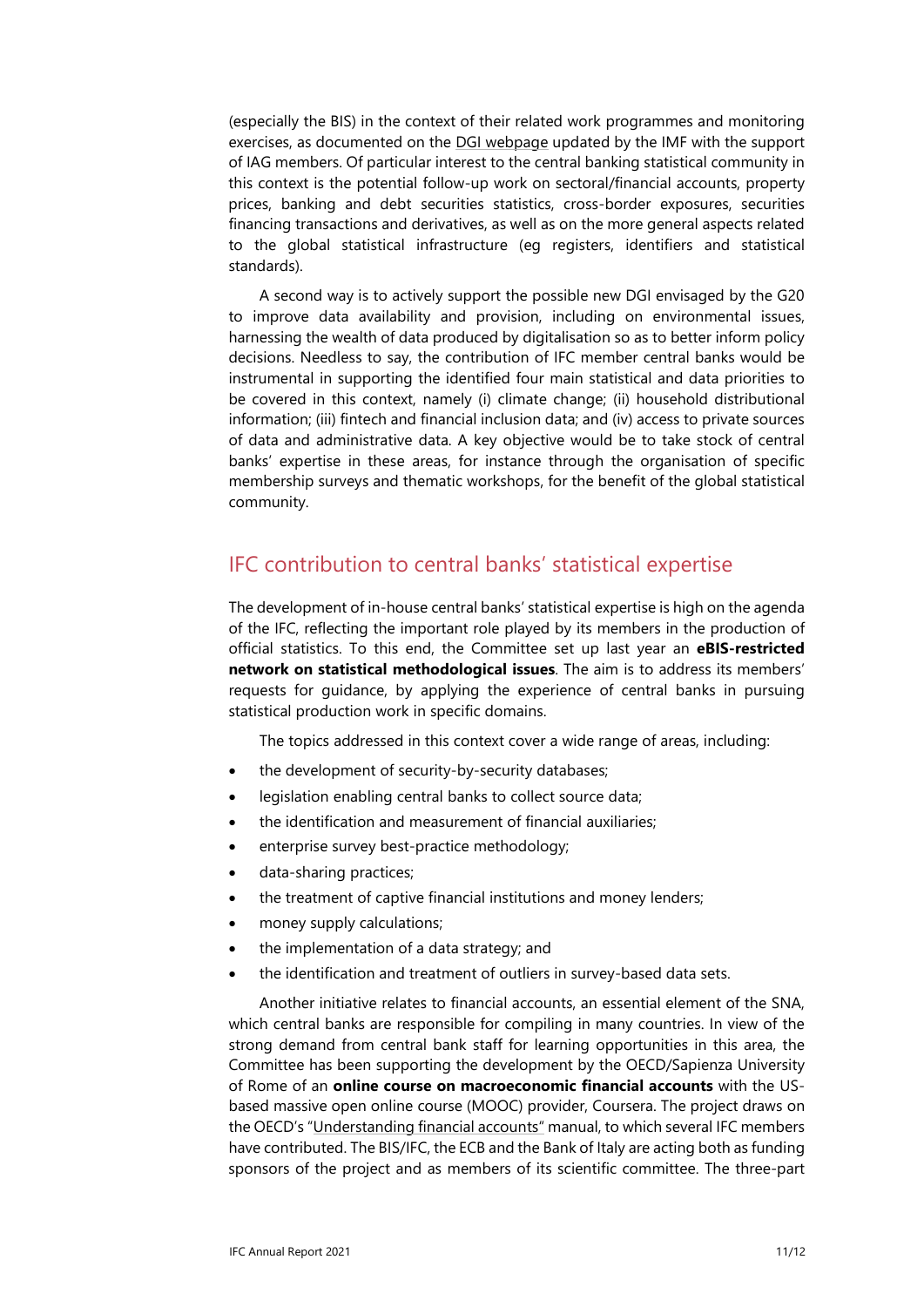course comprises (i) a general introduction on financial accounts and balance sheets within the SNA (launched in January 2022); (ii) the understanding of financial markets and institutional sectors; and (iii) the use of financial accounts as a toolbox for economic analysis.

The Committee also continues to sponsor, together with a number of central banks, the **postgraduate programme in Statistical Systems with a specialisation in Central Banks' Statistics**, as developed by the NOVA Information Management School (NOVA IMS) of Universidade Nova de Lisboa in collaboration with Banco de Portugal. Moreover, several IFC members together with the Secretariat further supported the activities of the Centre for International Research on Economic Tendency Surveys (CIRET) last year, with the sharing of central banks' experience in the area of globalisation and economic statistics.

Another important occasion for disseminating central banks' expertise on statistical issues relates to the preparation for the **IFC 2022 Biennial Conference**, which will be held at the BIS in Basel on 25–26 August 2022. The main theme will be the post-pandemic landscape for central bank statistics, taking note of central banks' dual role as both compilers and users of official statistics. The programme will cover issues such as the consequences of Covid-19 for data sources, processes and methodologies; the evolving role of central bank statistical functions; and international initiatives especially in the context of the ongoing revision of international statistical manuals, which benefits from the active contribution of a number of central banks and the BIS in the elaboration of so-called "guidance notes", and the prospective new DGI.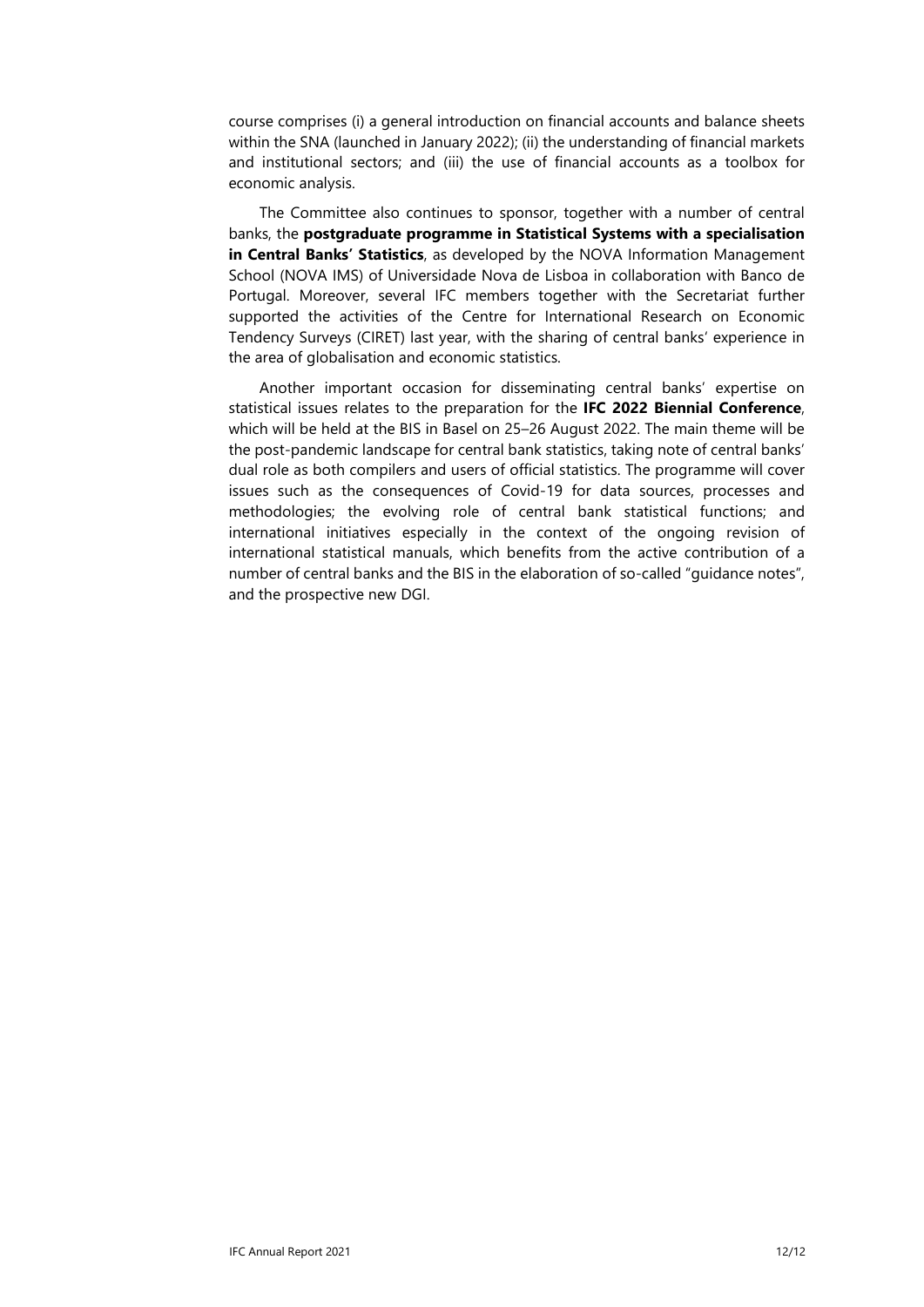## Annex 1

# <span id="page-15-0"></span>Members of the IFC Executive as of January 2022

| Executive member       | Institution                                         | Term         |
|------------------------|-----------------------------------------------------|--------------|
| Rashad CASSIM (Chair)  | South African Reserve Bank                          | $2019 - 221$ |
| Yakubu Aminu BELLO     | Central Bank of Nigeria                             | $2014 - 22$  |
| Elizabeth HOLMQUIST    | Board of Governors of the Federal<br>Reserve System | $2022 - 24$  |
| Robert KIRCHNER        | Deutsche Bundesbank                                 | 2020-22      |
| Ko NAKAYAMA            | Bank of Japan                                       | $2020 - 24$  |
| Li Ming ONG            | Central Bank of Malaysia                            | 2020-23      |
| Gloria PENA            | <b>Central Bank of Chile</b>                        | $2019 - 24$  |
| Fernando Alberto ROCHA | <b>Central Bank of Brazil</b>                       | 2018-24      |
| Eyal ROZEN             | Bank of Israel                                      | $2021 - 23$  |
| Silke STAPEL-WEBER     | European Central Bank                               | 2019-24      |
| Luís TELES DIAS        | Banco de Portugal                                   | $2022 - 24$  |

<span id="page-15-1"></span><sup>1</sup> Three-year period starting 12 September 2019.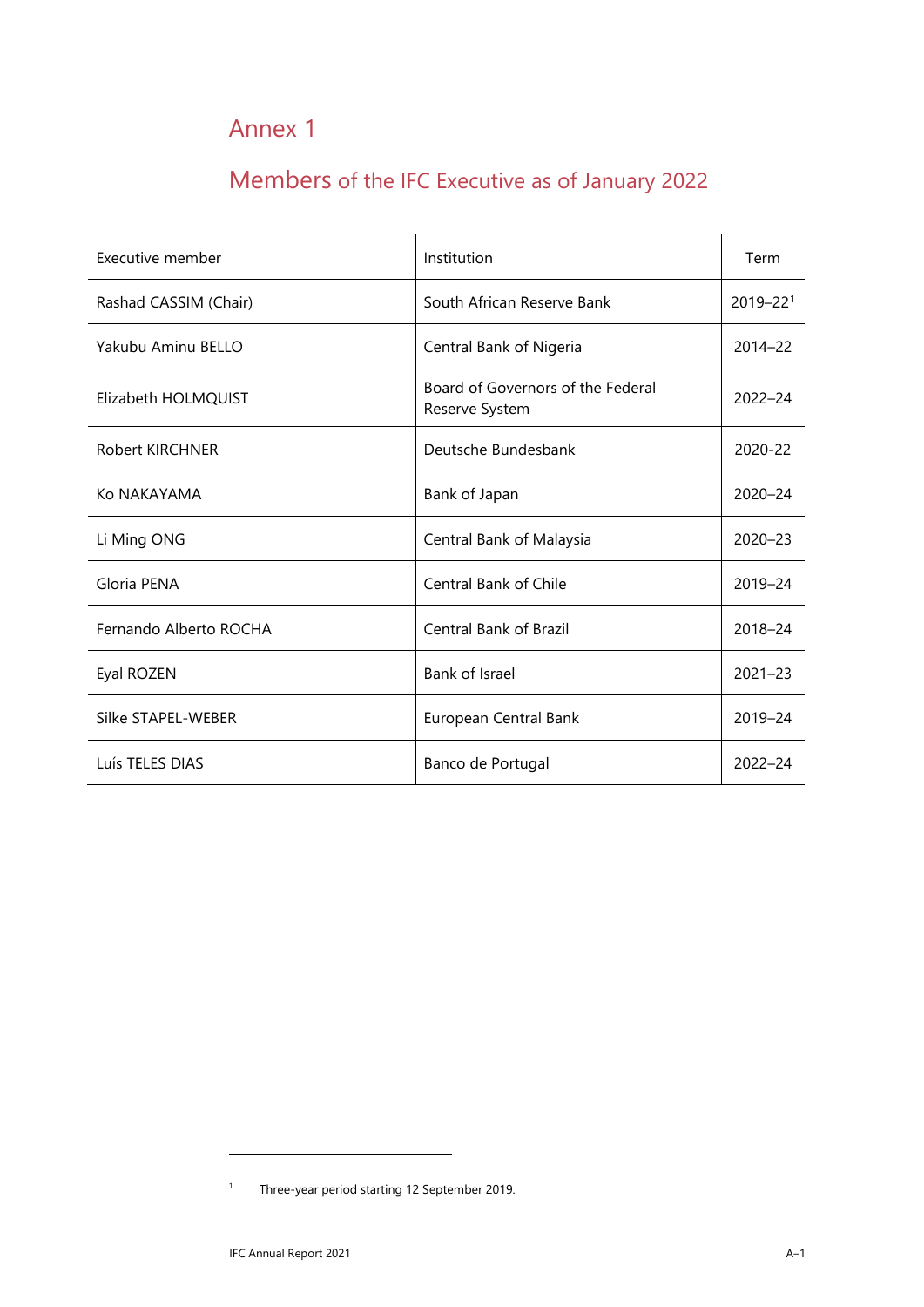## Annex 2

## <span id="page-16-0"></span>Main statistical topics of interest to central banks



<sup>1</sup> Including ML and Al. <sup>2</sup> Including SNA and BPM <sup>3</sup> Including internet, administrative data and commercial providers. <sup>4</sup> Including environmental, social and governance (ESG) issues. <sup>5</sup> Public and private debt. <sup>6</sup> Including human and budget resources and aspects related to the organisation of the central bank statistical function and to the cooperation with NSOs and international organisations. <sup>7</sup> Including exchange rates and competitiveness indicators.

Source: IFC membership survey, 2021.